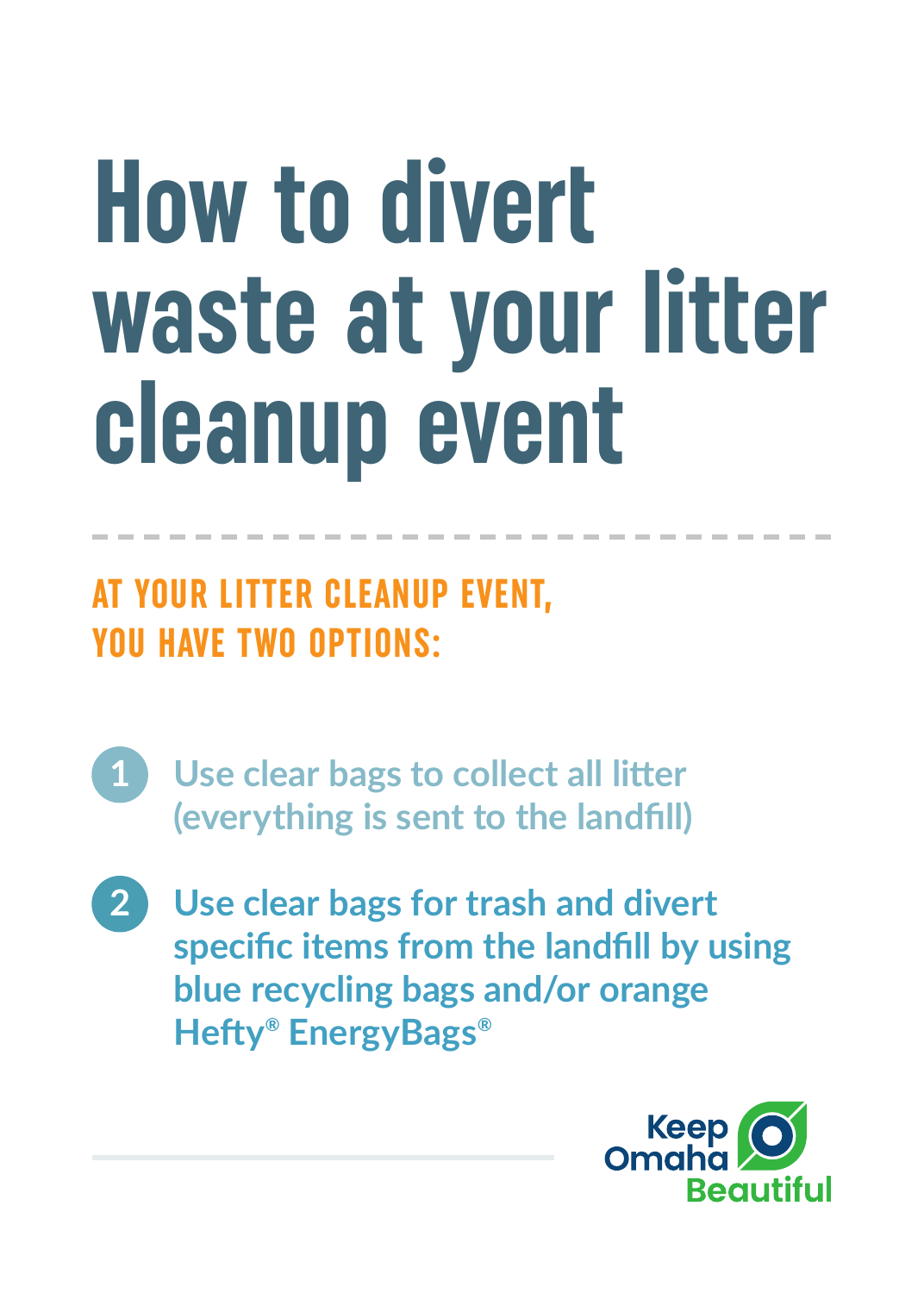

# **What goes in each bag?**

**Plastic bottles & metal cans**

## **What do I do with my bags after the cleanup?**

- » **Empty the recyclables out of the blue bag and into your curbside recycling bin or into a recycling container at an Omaha drop-off site. See location information on the back.**
- » **You can put the empty blue bag in your orange Hefty® EnergyBag® or trash.**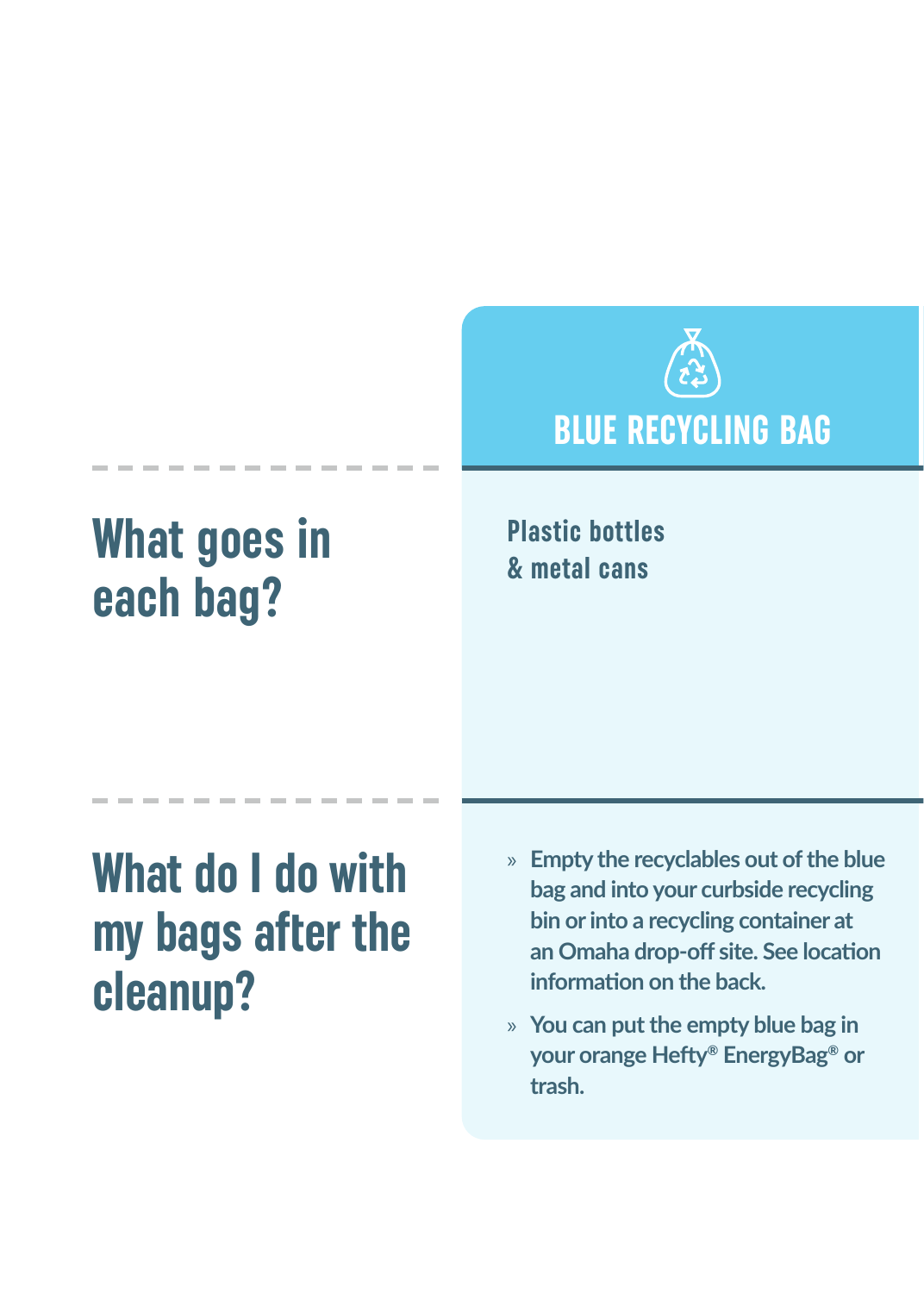## **WHAT IS THE HEFTY® ENERGYBAG®?**

**FirstStar Recycling offers the Hefty® EnergyBag® program to collect hard-to-recycle plastics in our community. Flexible and film plastics that cannot be recycled through traditional methods are converted into new plastic products through this special, local orange bag program.**



#### **ORANGE HEFTY® ENERGYBAG® CLEAR TRASH BAG**



#### **Styrofoam and soft/flexible plastics like:**

- » **Plastic shopping bags & Ziploc bags**
- » **Chip & snack bags**
- » **Candy & food wrappers**
- » **Juice pouches**
- » **Plastic utensils & straws**

#### **Everything else!**

**Please note that it is better to throw littered items in the trash rather than contaminate the recycling stream with non-recyclable materials.** 

**When in doubt, Throw it Out!**

- » **Orange Hefty® EnergyBags® are the ONLY plastic bag that can go in the recycling bin!**
- » **Tie the bag shut and place it in your curbside recycling bin or take it to an Omaha drop-off recycling site. See location information on back.**
- » **If in a park or along a trail, simply place the trash bags in or near a park trash can.**
- » **You can also ask a nearby business to use their dumpster or take the bags home.**